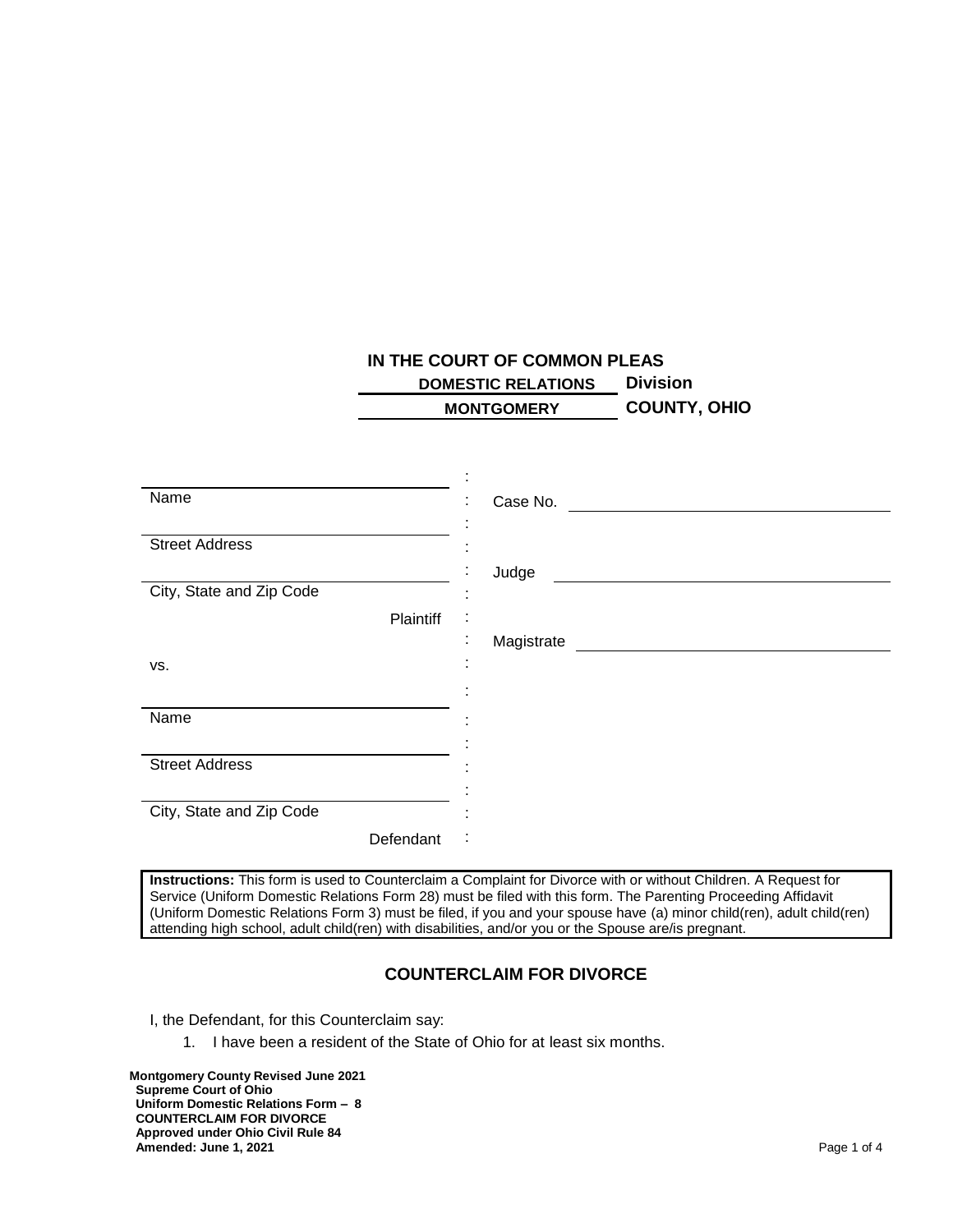| 2. | $\Box$ I have been a resident of                                             |                                                                                                                                                                                                                               | County for at least 90 days                                                                                                                                                               |  |
|----|------------------------------------------------------------------------------|-------------------------------------------------------------------------------------------------------------------------------------------------------------------------------------------------------------------------------|-------------------------------------------------------------------------------------------------------------------------------------------------------------------------------------------|--|
|    | immediately before the filing of this Complaint; or                          |                                                                                                                                                                                                                               |                                                                                                                                                                                           |  |
|    | $\Box$ The Plaintiff resides in                                              | <u> 1990 - Johann Barbara, martin eta </u>                                                                                                                                                                                    | County where this Complaint is filed.                                                                                                                                                     |  |
| 3. | The Plaintiff and I were married to one another on                           |                                                                                                                                                                                                                               | (date of marriage)                                                                                                                                                                        |  |
|    | in.                                                                          |                                                                                                                                                                                                                               | (city or county, and state).                                                                                                                                                              |  |
|    |                                                                              |                                                                                                                                                                                                                               |                                                                                                                                                                                           |  |
| 4. | I state regarding child(ren) (check all that apply):                         |                                                                                                                                                                                                                               |                                                                                                                                                                                           |  |
|    | $\Box$ There is/are no children expected from this marriage or relationship. |                                                                                                                                                                                                                               |                                                                                                                                                                                           |  |
|    |                                                                              |                                                                                                                                                                                                                               | $\Box$ There is/are child(ren) expected from this marriage or relationship and the approximate due                                                                                        |  |
|    | $\Box$ There is/are no child(ren) from this marriage or relationship.        |                                                                                                                                                                                                                               |                                                                                                                                                                                           |  |
|    |                                                                              |                                                                                                                                                                                                                               | $\Box$ The parties are parents of $\_\_\_\_\_\_\_\_$ (number) child(ren) from this marriage or                                                                                            |  |
|    |                                                                              |                                                                                                                                                                                                                               | relationship. Of the child(ren), __________(number) is/are emancipated adult(s) and not under<br>a disability. The following __________(number) child(ren) is/are minor child(ren) and/or |  |
|    |                                                                              |                                                                                                                                                                                                                               | mentally or physically disabled and incapable of supporting or maintain themselves (name and                                                                                              |  |
|    | date of birth of each child):                                                |                                                                                                                                                                                                                               |                                                                                                                                                                                           |  |
|    |                                                                              |                                                                                                                                                                                                                               | Date of Birth                                                                                                                                                                             |  |
|    | <b>Name of Child</b>                                                         |                                                                                                                                                                                                                               |                                                                                                                                                                                           |  |
|    |                                                                              |                                                                                                                                                                                                                               |                                                                                                                                                                                           |  |
|    |                                                                              |                                                                                                                                                                                                                               |                                                                                                                                                                                           |  |
|    |                                                                              | the control of the control of the control of the control of the control of the control of the control of the control of the control of the control of the control of the control of the control of the control of the control |                                                                                                                                                                                           |  |
|    |                                                                              |                                                                                                                                                                                                                               |                                                                                                                                                                                           |  |
|    |                                                                              |                                                                                                                                                                                                                               |                                                                                                                                                                                           |  |
|    |                                                                              |                                                                                                                                                                                                                               | $\Box$ I am not the parent of the following child(ren) (name and date of birth of each child):                                                                                            |  |
|    |                                                                              |                                                                                                                                                                                                                               |                                                                                                                                                                                           |  |
|    |                                                                              |                                                                                                                                                                                                                               |                                                                                                                                                                                           |  |
|    |                                                                              |                                                                                                                                                                                                                               |                                                                                                                                                                                           |  |
|    |                                                                              |                                                                                                                                                                                                                               | $\Box$ The Spouse is not the parent of the following child(ren) (name and date of birth of each child):                                                                                   |  |
|    |                                                                              |                                                                                                                                                                                                                               |                                                                                                                                                                                           |  |
|    |                                                                              |                                                                                                                                                                                                                               |                                                                                                                                                                                           |  |
|    |                                                                              |                                                                                                                                                                                                                               |                                                                                                                                                                                           |  |
|    |                                                                              |                                                                                                                                                                                                                               |                                                                                                                                                                                           |  |
|    | Court or agency:                                                             |                                                                                                                                                                                                                               | $\Box$ The following child(ren) is/are subject to an existing order of parenting or support of another                                                                                    |  |
|    | <b>Name of Child</b>                                                         | Date of Birth                                                                                                                                                                                                                 | <b>Name of Court or Agency</b>                                                                                                                                                            |  |
|    |                                                                              |                                                                                                                                                                                                                               |                                                                                                                                                                                           |  |
|    |                                                                              |                                                                                                                                                                                                                               |                                                                                                                                                                                           |  |
|    |                                                                              |                                                                                                                                                                                                                               |                                                                                                                                                                                           |  |
|    |                                                                              |                                                                                                                                                                                                                               |                                                                                                                                                                                           |  |
|    |                                                                              |                                                                                                                                                                                                                               |                                                                                                                                                                                           |  |
|    |                                                                              |                                                                                                                                                                                                                               |                                                                                                                                                                                           |  |

**Supreme Court of Ohio Uniform Domestic Relations Form – 8 COUNTERCLAIM FOR DIVORCE Approved under Ohio Civil Rule 84 Amended: June 1, 2021** Page 2 of 4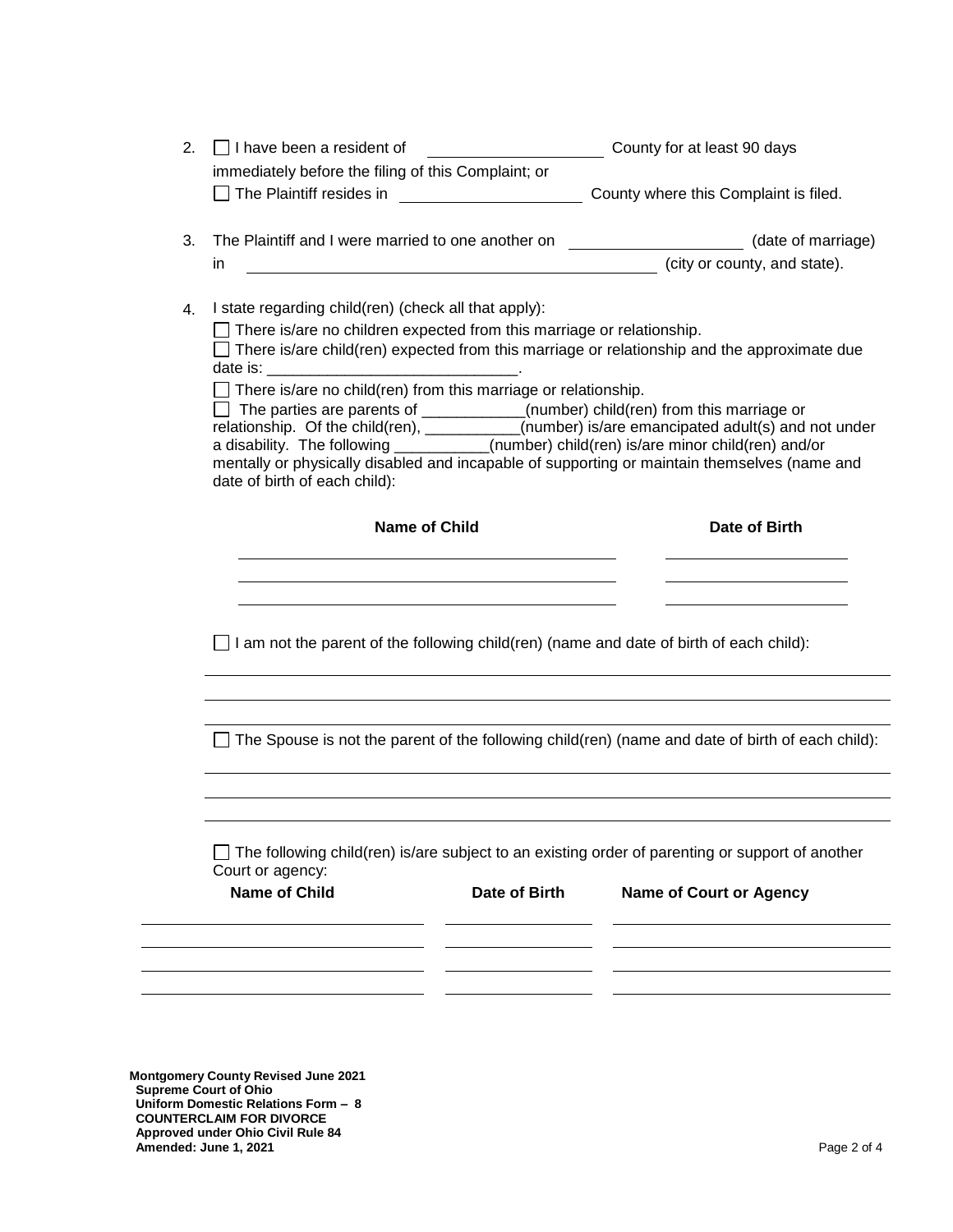5. I state the following grounds for divorce exist (check all that apply):

 $\Box$  The Plaintiff and I are incompatible.

 $\Box$  The Plaintiff and I have lived separate and apart without cohabitation and without interruption for one year.

 $\Box$  The Plaintiff or I had a Spouse living at the time of the marriage.

 $\Box$  The Plaintiff has been willfully absent for one year.

 $\Box$  The Plaintiff is guilty of adultery.

 $\Box$  The Plaintiff is guilty of extreme cruelty.

 $\Box$  The Plaintiff is guilty of fraudulent contract.

 $\Box$  The Plaintiff is guilty of gross neglect of duty.

 $\Box$  The Plaintiff is guilty of habitual drunkenness.

 $\Box$  The Plaintiff was imprisoned in a state or federal correctional institution at the time the Complaint was filed.

 $\Box$  The Plaintiff procured a divorce outside this state by virtue of which the Plaintiff has been released from the obligations of the marriage, while those obligations remain binding on me.

6. The Plaintiff and I are owners of real estate and/or personal property.

I request that a divorce be granted from the Plaintiff, that the Court determine an equitable division of debts and property, and as follows that (check all that apply):

 $\Box$  The Plaintiff be required to pay spousal support.

 $\Box$  The Plaintiff be named the residential parent and legal custodian of the following child(ren):

 $\Box$  The Defendant be named the residential parent and legal custodian of the following child(ren):

 $\Box$  The non-residential parent be granted specific parenting time.

 $\Box$  The Plaintiff and I be granted shared parenting of the following child(ren):

pursuant to a Shared Parenting Plan (Uniform Domestic Relations Form 17), which I will prepare and file with the Court.

 $\Box$  The Plaintiff be ordered to pay child support and medical support.

 $\Box$  I be restored to my prior name of:

 $\Box$  The Plaintiff be required to pay attorney fees.

 $\Box$  The Plaintiff be required to pay the court costs of the proceeding.

 $\Box$  The Court make the following additional orders:

**Montgomery County Revised June 2021 Supreme Court of Ohio Uniform Domestic Relations Form – 8 COUNTERCLAIM FOR DIVORCE Approved under Ohio Civil Rule 84 Amended: June 1, 2021 Page 3 of 4**